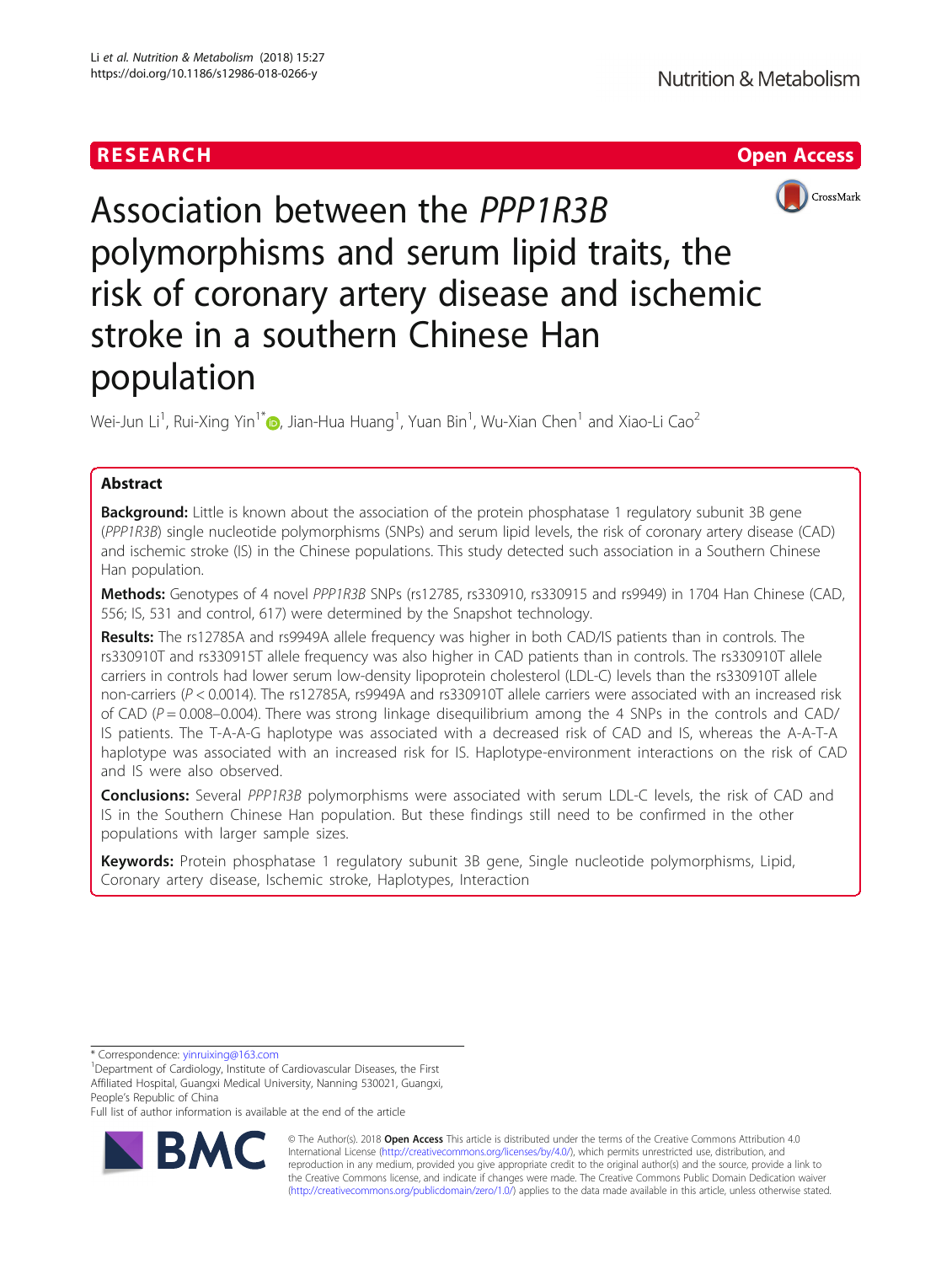## Background

The mortality and morbidity of coronary artery disease (CAD) and ischemic stroke (IS) remain very high in different districts  $[1-3]$  $[1-3]$  $[1-3]$ . Although both CAD and IS are complex multifactorial disorder, it is widely accepted that the pathological basis of the two diseases is atherosclerosis, and dyslipidemia plays an important role in process of coronary atherosclerosis [\[4\]](#page-9-0). Recently, Sabatine et al. [\[5](#page-9-0)] reported an inspiration result that a lipidlowering drug, evolocumab (a monoclonal antibody) lowers low-density lipoprotein cholesterol (LDL-C) levels by approximately 60%. CAD and IS also share some common genetic and environmental determinants such as sex, age, obesity, cigarette smoking, hyperlipidemia, and hypertension  $[6–11]$  $[6–11]$  $[6–11]$  $[6–11]$  $[6–11]$ . Previous genome-wide association studies (GWASes) identified many genetic variants influenced the risk of CAD or IS [[11](#page-10-0)] and it was reported that heritability estimates of coronary artery calcification are approximately 50% [[12](#page-10-0), [13](#page-10-0)].

The protein phosphatase 1 regulatory subunit 3B gene (PPP1R3B) is located on chromosome 8p. The gene which encoding a regulatory subunit of protein phosphatase 1 is involved in modulation of glycogen synthesis in liver and skeletal muscle  $[14–16]$  $[14–16]$  $[14–16]$  $[14–16]$ . Several previous studies have also found the association of variants in PPP1R3B locus with other cardiometabolic risk factors such as fasting glucose, fasting insulin, ferritin, liver enzymes, and nonalcoholic fatty liver disease [[17](#page-10-0)–[20\]](#page-10-0). Manning et al. [\[17\]](#page-10-0) reported that variants in the PPP1R3B were associated with fasting glucose and fasting insulin at genome-wide levels of significance  $(P < 5 \times 10^{-8})$ . Mehta et al. [[18](#page-10-0)] found that PPP1R3B promoted hepatic glycogen synthesis and thereby regulated fasting energy homeostasis in mice those with liver-specific overexpression of PPP1R3B. Kahali et al. [\[19\]](#page-10-0) showed that higher expression of variant falling in noncoding regions of PPP1R3B promoted nonalcoholic fatty liver disease and suggesting that this could be a functional expression quantitative trait locus (eQTL) variant [[20](#page-10-0)]. Although the regulatory mechanism of the PPP1R3B expression is not well-known, it was acknowledged that the 3′-untraslated region plays an important role in governing spatial and temporal translation of a mRNA [\[21\]](#page-10-0). Two previous GWASes showed that single nucleotide polymorphisms (SNPs) in the PPP1R3B were associated with plasma lipid levels including high-density lipoprotein cholesterol (HDL-C), LDL-C, and total cholesterol (TC) and the risk of CAD [[22](#page-10-0), [23\]](#page-10-0). A study showed that higher expression of PPP1R3B by adenovirus administration would lower HDL-C levels in mouse liver [\[22](#page-10-0)]. In addition, a previous study in the Chinese Han population has showed that three PPP1R3B SNPs were significantly associated with plasma LDL-C (rs2126259, rs9987289 and rs19334) and TC (rs2126259 and rs9987289), and two SNPs with C-reactive protein (CRP; rs189798 and rs330919) but not with plasma lipid levels [[24](#page-10-0)]. These findings suggest that the other SNPs in the 3'UTR of PPP1R3B may also influence serum lipid levels and the risk of CAD and IS. Therefore, the purpose of the present study was to detect the association of four novel PPP1R3B SNPs (rs12785, rs330910, rs330915 and rs9949) and their haplotypes with serum lipid levels and the risk of CAD and IS in a Southern Chinese Han population.

## **Methods**

## Study patients

The study samples contained 1087 unrelated patients (CAD,  $n = 556$  and IS,  $n = 531$ ). All of them were the hospitalized patients in the First Affiliated Hospital, Guangxi Medical University. The diagnosis of CAD based on typical clinical, discomfort, electrocardiographic changes, as well as cardiac makers (creatinine kinase-MB and troponin T). CAD was defined by coronary angiography which two independent angiographers were both blinded to the outcome of the genotypes. Coronary stenosis ≥50% in at least one of the three main coronary vessels was considered significant [[25](#page-10-0)]. All of the IS patients received a strict neurological examination, and brain magnetic resonance imaging (MRI) was performed. The diagnosis of IS was according to TOAST (Trial of Org 10,712 in Acute Stroke Treatment) criteria, and patients included met one or two criteria: largeartery thrombosis and small-vessel occlusion [[26](#page-10-0)]. All of the participants with a history of autoimmune, hematologic, neoplastic, liver, renal, thyroid, and type 1 diabetes were rejected. CAD subjects with a history of IS or IS patients with a history of CAD were excluded.

### Control subjects

A total of 617 control subjects matched by age, gender, ethnic group (Han Chinese in Guangxi, China) were also included. All of the individuals were randomly selected from the Physical Examination Center of the First Affiliated Hospital during the same period. Questionnaires, history-taking, strict clinical examination and image examinations (computed tomography or MRI) were used to insure all the participants free of CAD and IS. All participants have provided their written informed consents and the study protocol was approved by the Ethics Committee of the First Affiliated Hospital, Guangxi Medical University (No: Lunshen-2011-KY-Guoji-001; Mar. 7, 2011). The reported investigations were in accordance with the principles of the Declaration of Helsinki.

## Biochemical measurements

Before venous blood samples were obtained, all participants fasted at least 12 h. The levels of TC, triglyceride (TG), HDL-C, and LDL-C were determined by enzymatic methods with commercially available kits (RANDOX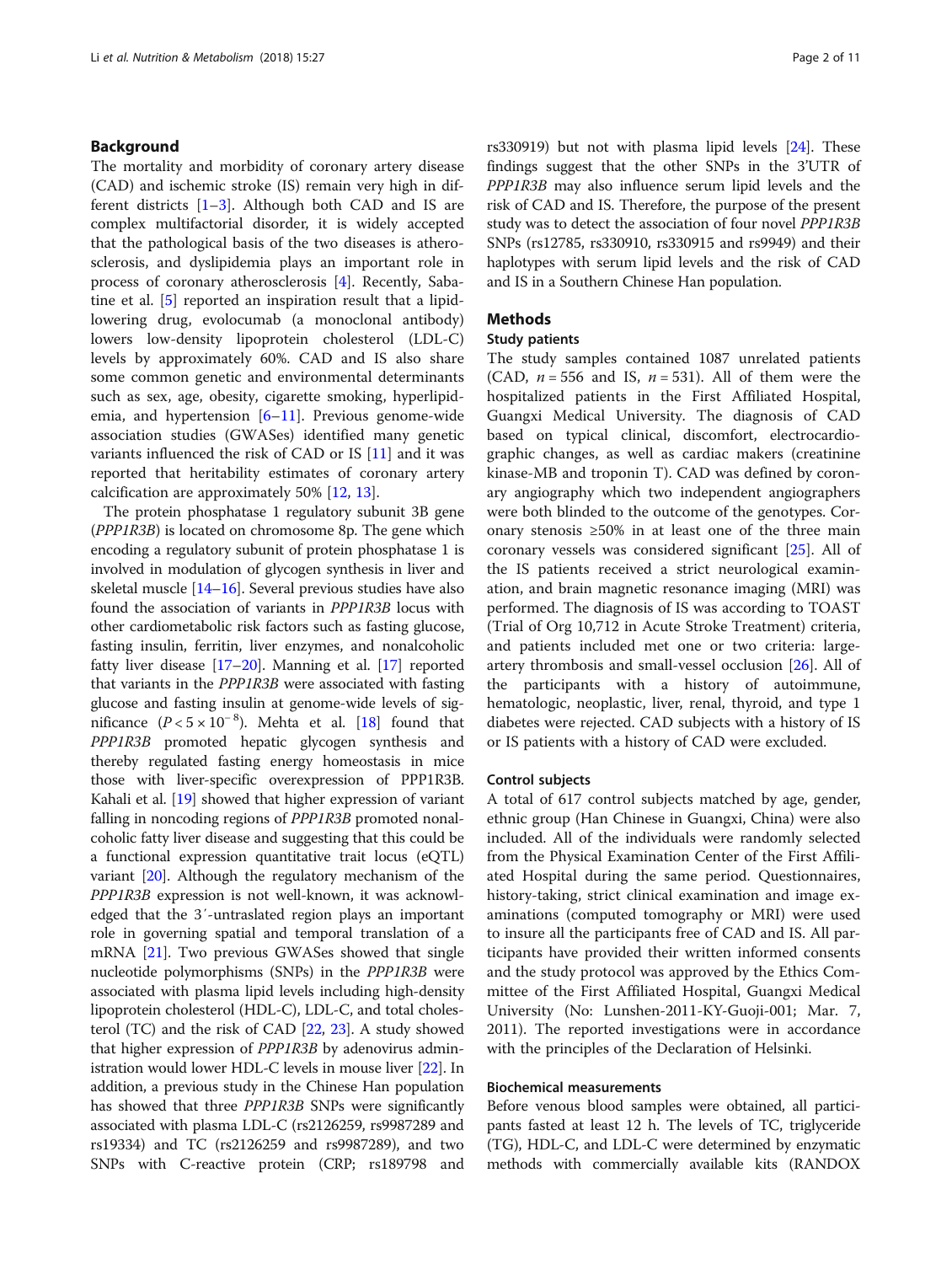Laboratories). Serum apolipoprotein (Apo) A1 and ApoB levels were detected by the immunoturbidimetric immunoassay. The normal values in our Clinical Science Experiment Center were 3.10–5.17 mmol/L for TC, 0.56–1. 70 mmol/L for TG, 0.91–1.81 mmol/L for HDL-C, 2.70– 3.20 mmol/L for LDL-C, 1.00–1.78 g/L for ApoA1, 0.63– 1.14 g/L for ApoB levels, and 1.00–2.50 for the ApoA1/ ApoB ratio. The participants with TC > 5.17 mmol/L, and/ or TG > 1.70 mmol/L were defined as hyperlipidemic [[27](#page-10-0), [28](#page-10-0)]. Hypertension was defined as a systolic blood pressure (SBP) of 140 mmHg or greater, and/or a diastolic blood pressure (DBP) of 90 mmHg or higher [[29](#page-10-0)]. Drinking based on alcohol consumption (yes or no). Individuals' age was divided into  $> 60$ - or  $\leq 60$ -year subgroups. Body mass index (BMI) was calculated according to the values of weight divided by height squared (kg/m<sup>2</sup>). A BMI of  $\leq$ 24, 24–28, and > 28 kg/m<sup>2</sup> was defined as normal weight, overweight and obesity, respectively. Smoking was defined as current smoking (yes or no).

## SNPs selection

The selection of SNPs was according to the following assumption: (1) Variants in the PPP1R3B were proved to be associated with plasma lipid levels and cardiovascular disease according to previous GWASes [[22](#page-10-0), [30](#page-10-0)–[32](#page-10-0)]. (2) Selected SNPs were established by Haploview (Broad Institute or MIT and Harvard, Cambridge, MA, USA, version 4.2). (3) Variant Effect Predictor from online resource (1000 Genome Project Database) predicted that selected SNPs participate in protein-coding and lead to serum lipid changes (Additional file [1](#page-9-0) Figure. S1). (4) SNPs information was obtained from NCBI dbSNP Build 132 [\(http://www.Ncbi.](http://www.ncbi)nlm. [nih.gov/SNP/](http://nih.gov/SNP)). (5) SNPs were restricted to minor allele frequency (MAF) > 1%. (6) The PPP1R3B rs12785, rs330910, rs330915 and rs9949 SNPs were selected by the block-based approach. This strategy was enabled by the correlations between tagging SNPs manifested as linkage disequilibrium (LD). Although classic tagging is not the goal of SNP selection, with innovative tagging SNP selection bias is inevitable [\[33](#page-10-0)–[37\]](#page-10-0).

## Genotyping

Genomic DNA was extracted from leucocytes of venous blood using the phenol-chloroform method. Genotyping of the SNPs was accomplished by the Snapshot technology platform in the Center for Human Genetics Research, Shanghai Genesky Bio-Tech Co. Ltd. [[27,](#page-10-0) [28,](#page-10-0) [38](#page-10-0)– [42\]](#page-10-0). The restriction enzymes for the SNPs were SAP (Promega) and Exonuclease I (Epicentre), respectively. The forward and reverse primers were 5'- GGGGCAACCTGGGAAAGATTC-3′ and 5'-GCCTA-CACACTTCAGAGGGTGACA-3′ for rs12785; 5'- TTGCTTCCATTTGAGTTCGATTTATG-3′ and 5'- CCTCTCCCAGGTGGGTAACACTCT-3′ for rs330910; 5'-CGGCCCCAGAGGTCTCTTTTAC-3′ and 5'-TCA-GAAAATGGTTTTATCGTGACTGTG-3′ for rs330915; and 5'-GGAAGATCCAGAAAATGGGCAGT-3′ and 5'- ACAATGTCAGAGTCAATGGGAGAATTT-3' for rs9949 SNPs, respectively.

## Statistical analyses

The statistical software of SPSS22.0 (SPSS Inc., Chicago, IL, USA) was used to carry out the statistical analyses. Quantitative variables were expressed as mean ± standard deviation (serum TG levels were expressed as medians and interquartile ranges). Qualitative variables were expressed as percentage. Allele frequency was determined via direct counting, and the standard goodness-of-fit test was used for the testing of Handy-Weinberg equilibrium (HWE). Sex ratio and the genotype distribution were evaluated by a chi-square analysis. The student's unpaired  $t$ -test was used to test the general characteristics between patients and controls. Analysis of covariance (ANCOVA) was used to test the association of genotypes and cardiometabolic traits such as serum lipid parameters, BMI, SBP, DBP and pulse pressure (PP). Bonferroni correction was employed for variants associated with the cardiometabolic traits, and a P  $< 0.0014$  (0.05/5  $\times$  7) for serum lipid parameters, and P  $<$ 0.0025 (0.05/5  $\times$  4) for BMI, SBP, DBP and PP were considered statistical significant. The associations of genotypes and the risk of CAD and IS, also the geneenvironment interactions on the risk of CAD and IS were tested by the unconditional logistic regression after gender, age, BMI, smoking, alcohol consumption, hypertension and hyperlipidemia were adjusted [[6,](#page-9-0) [7,](#page-9-0) [27](#page-10-0), [28](#page-10-0)]. The correlation risk was estimated by odds ratio (OR) and 95% confidence interval (95%CI). The pattern of pair-wise LD between the four SNPs was measured by  $D'$  and  $r^2$  using the SHEsis software [[43\]](#page-10-0). A two-tailed  $P$ value less than 0.05 was considered statistically significant for the remaining variables.

### Results

## General characteristics of the participants

The general characteristics of the participants are presented in Table [1.](#page-3-0) The mean levels of BMI, SBP, PP, TC, TG and ApoB were higher but the values of HDL-C and LDL-C were lower in CAD patients than in controls  $(P <$ 0.05 for all). The values of BMI, SBP, PP, TC and TG were higher whereas those of DBP, HDL-C, LDL-C and ApoB were lower in IS patients than in controls  $(P < 0.05$  for all).

Genotypic and allelic frequencies in controls and patients The genotypic and allelic frequencies of the four PPP1R3B SNPs are summarized in Additional file [1](#page-9-0) Table S1. The genotype distribution of the four SNPs was consistent with the HWE in patients and controls ( $P_{\text{HWE}} > 0.05$  for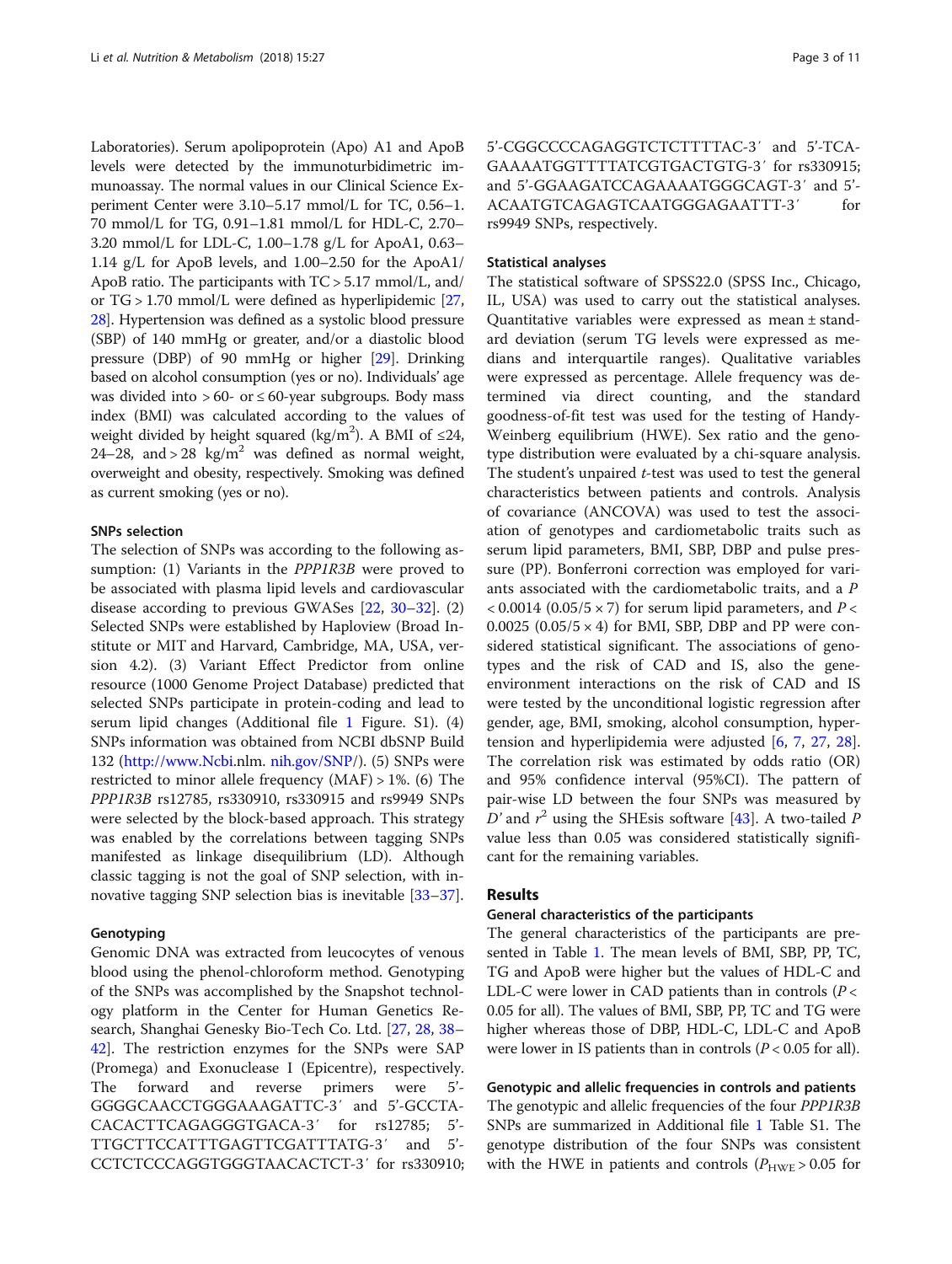<span id="page-3-0"></span>Table 1 General characteristic of the participants

| Characteristic                     | Control            | CAD                | IS                 | $P_{CAD}$ | $P_{\text{IS}}$ |
|------------------------------------|--------------------|--------------------|--------------------|-----------|-----------------|
| Number                             | 617                | 556                | 531                |           |                 |
| Male/female                        | 445/172            | 410/146            | 384/147            | 0.534     | 0.942           |
| Age, year                          | $62.57 \pm 11.79$  | $62.22 \pm 10.56$  | $62.78 \pm 12.38$  | 0.174     | 0.083           |
| Body mass index, kg/m <sup>2</sup> | $22.60 \pm 2.82$   | $23.86 \pm 3.24$   | $23.44 \pm 3.51$   | 0.002     | 0.000           |
| Systolic blood pressure, mmHg      | $128.23 \pm 19.06$ | $133.18 \pm 23.42$ | $147.78 \pm 21.92$ | 0.000     | 0.007           |
| Diastolic blood pressure, mmHg     | $80.59 \pm 11.47$  | $79.14 \pm 13.40$  | $83.82 \pm 12.92$  | 0.058     | 0.006           |
| Pulse pressure, mmHg               | $47.63 \pm 13.70$  | $54.05 \pm 16.95$  | $63.96 \pm 17.81$  | 0.000     | 0.000           |
| Cigarette smoking, n (%)           | 242(39.2)          | 240(43.2)          | 221(41.6)          | 0.170     | 0.409           |
| Alcohol consumption, n (%)         | 193(31.3)          | 154(27.7)          | 150(28.2)          | 0.179     | 0.263           |
| Total cholesterol, mmol/L          | $4.88 \pm 1.06$    | $4.51 \pm 1.16$    | $4.52 \pm 1.14$    | 0.007     | 0.035           |
| Triglyceride, mmol/L               | 1.22(0.80)         | 1.64(1.08)         | 1.62(1.06)         | 0.000     | 0.000           |
| HDL-C, mmol/L                      | $1.89 \pm 0.49$    | $1.14 \pm 0.34$    | $1.22 \pm 0.40$    | 0.000     | 0.000           |
| LDL-C, mmol/L                      | $2.72 \pm 0.77$    | $2.70 \pm 0.99$    | $2.68 \pm 0.89$    | 0.000     | 0.000           |
| Apolipoprotein (Apo) A1, g/L       | $1.41 \pm 0.25$    | $1.02 \pm 0.31$    | $1.03 \pm 0.22$    | 0.983     | 0.051           |
| ApoB, g/L                          | $0.90 \pm 0.21$    | $0.91 \pm 0.26$    | $0.89 \pm 0.25$    | 0.000     | 0.000           |
| ApoA1/ApoB                         | $1.64 \pm 0.52$    | $1.38 \pm 2.48$    | $1.26 \pm 0.60$    | 0.043     | 0.791           |

CAD coronary artery disease, IS ischemic stroke, HDL-C high-density lipoprotein cholesterol, LDL-C low-denstity lipoprotein cholesterol. The value of triglyceride was presented as median (interquartile tange), the difference between CAD/IS patients and controls was determined by the Wilcoxon-Mann-Whitney test

all). The frequency of the rs12785A and rs9949A alleles was higher in CAD/IS patients than in controls  $(P < 0.05$ for all). The frequency of the rs330910T and rs330915T alleles was also higher in CAD patients than in controls, but no difference was found between IS patients and controls. There was no difference in the genotype frequencies of the four SNPs between CAD/IS patients and controls.

## Genotypes and cardiometabolic traits

The associations of the four PPP1R3B SNPs and cardiometabolic traits such as serum lipid parameters, BMI, SBP, DBP and PP in controls are presented in Table [2](#page-4-0) and Additional file [1](#page-9-0) Table S2. The rs330910T allele carriers had lower serum LDL-C levels than the rs330910T allele non-carriers (rs330910AA homozygotes;  $P < 0$ . 0014). There were no differences in serum TC, TG, HDL-C, ApoA1, ApoB levels, and the ApoA1/ApoB ratio among the genotypes of the remaining 3 SNPs. There were also no significant associations between the four SNPs and BMI, SBP, DBP and PP  $(P > 0.0025$  for all; Additional file [1](#page-9-0) Table S2).

## PPP1R3B genotypes and the risk of CAD and IS

The associations of the four PPP1R3B SNPs and the risk of CAD and IS are shown in Table [3.](#page-5-0) After controlling for potential confounders including gender, sex, BMI, cigarette smoking, alcohol consumption, hypertension and hyperlipidemia, the genotypes of rs12785, rs330910 and rs9949 SNPs were associated with the risk of CAD ( $P = 0$ . 008–0.004). The subjects with rs12785TA/AA genotypes

(Dominant: OR = 1.32,  $95\%CI = 1.02-1.71$ ,  $P = 0.009$ ; Logadditive:  $OR = 1.25$ ,  $95\%CI = 1.02 - 1.54$ ,  $P = 0.007$ ); rs330910AT/TT genotypes (Dominant:  $OR = 1.35$ , 95%CI  $= 1.04 - 1.76$ ,  $P = 0.006$ ; Log-additive: OR  $= 1.25$ , 95%CI  $= 1$ . 04–1.60,  $P = 0.004$ ); and rs9949GA/AA genotypes (Dominant:  $OR = 1.31$ ,  $95\%CI = 1.02 - 1.73$ ,  $P = 0.010$ ; Logadditive:  $OR = 1.25$ ,  $95\%CI = 1.02 - 1.53$ ,  $P = 0.008$ ) had higher risk of CAD, respectively. No significant association between the four SNPs and the risk of IS was observed.

## LD analyses

As shown in Additional file [1](#page-9-0) Table S3 and Fig. [1,](#page-5-0) there was strong LD among the rs12785, rs330910, rs330915 and rs9949 SNPs in the controls and CAD/IS patients. The LD among the rs12785, rs9949 and rs330910 was strong  $(D' = 0.997 - 0.998, r^2 = 0.751 - 0.991)$ . The LD among the rs12785, rs9949 and rs330915 was also strong ( $D' = 0.975 - 0.998$ ,  $r^2 = 0.669 - 0.991$ ). The SNPs of rs12785 and 9949 almost reached a complete LD ( $r^2 = 0$ . 993), whereas the LD between the rs330910 and rs330915 SNPs was weak  $(D' = 0.673)$ .

## Haplotypes and the risk of CAD and IS

As shown in Additional file [1](#page-9-0) Table S4, the commonest haplotype was T-A-A-G (in the order of rs12785 rs330910-rs330915-rs9949), it represented more than 70% of the participants. The haplotype of T-A-A-G was also associated with a reduced risk for CAD ( $P = 0.014$ ) and IS ( $P = 0.023$ ). The haplotype of A-A-T-A was associated with an increased risk for IS ( $P = 0.036$ ).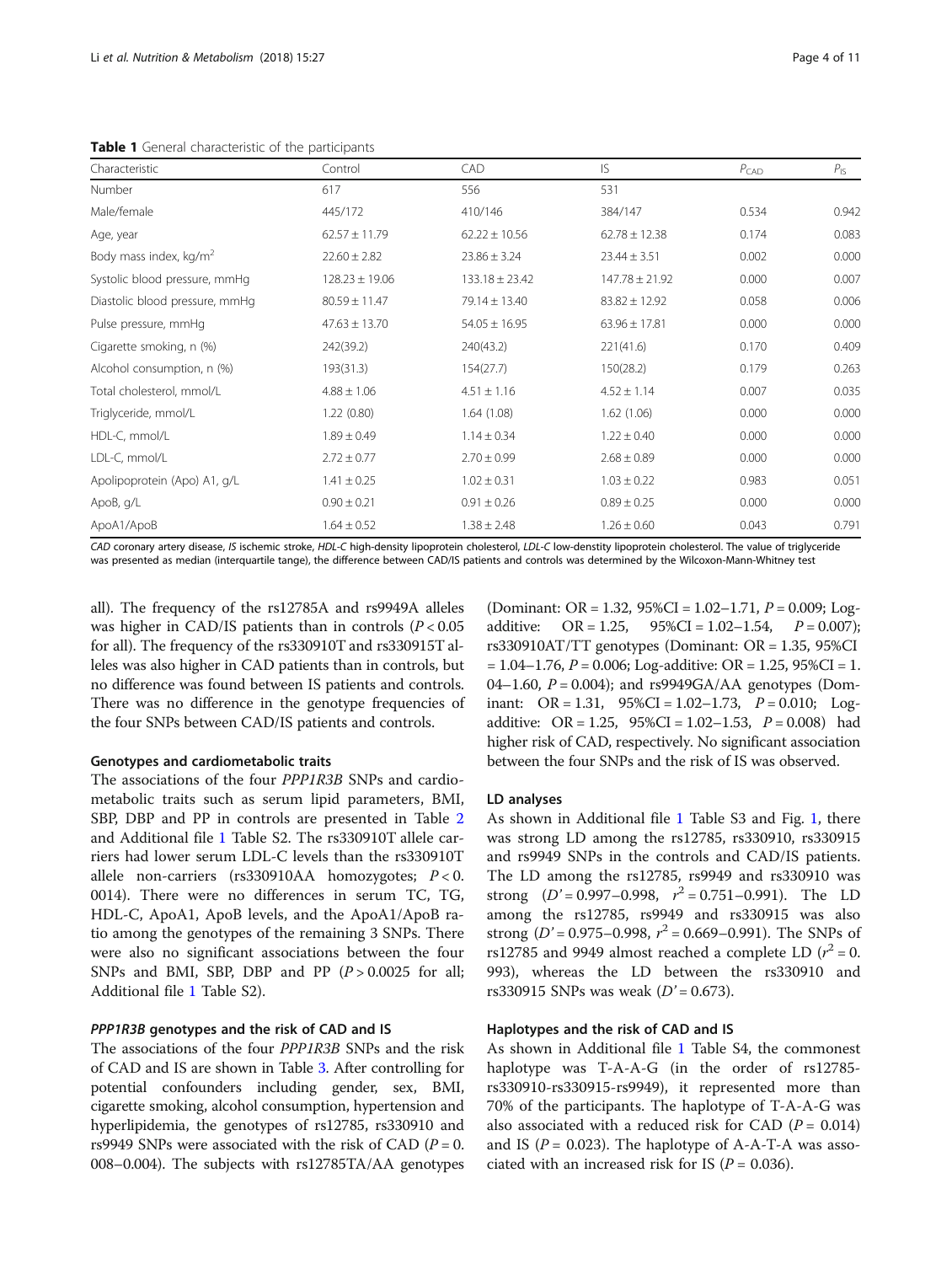| Genotype                  | n   | TC.<br>(mmol/L) | <b>TG</b><br>(mmol/L) | HDL-C<br>(mmol/L) | LDL-C<br>(mmol/L) | ApoA1<br>(q/L)  | ApoB<br>(g/L)   | ApoA1/<br>ApoB  |
|---------------------------|-----|-----------------|-----------------------|-------------------|-------------------|-----------------|-----------------|-----------------|
| rs12785                   |     |                 |                       |                   |                   |                 |                 |                 |
| TT                        | 356 | $4.88 \pm 1.02$ | 1.25(0.89)            | $1.89 \pm 0.48$   | $2.79 \pm 0.80$   | $1.41 \pm 0.26$ | $0.90 \pm 0.22$ | $1.66 \pm 0.56$ |
| TA                        | 222 | $4.89 \pm 0.87$ | 1.21(0.68)            | $1.92 \pm 0.49$   | $2.69 \pm 0.72$   | $1.41 \pm 0.23$ | $0.91 \pm 0.23$ | $1.64 \pm 0.47$ |
| AA                        | 39  | $4.47 \pm 1.05$ | 1.05(0.82)            | $1.87 \pm 0.52$   | $2.41 \pm 0.71$   | $1.34 \pm 0.30$ | $0.88 \pm 0.24$ | $1.59 \pm 0.41$ |
| $\, \mathcal{P} \,$       |     | 0.036           | 0.320                 | 0.623             | 0.010             | 0.231           | 0.798           | 0.714           |
| T                         | 356 | $4.88 \pm 1.02$ | 1.25(0.89)            | $1.89 \pm 0.48$   | $2.79 \pm 0.80$   | $1.41 \pm 0.26$ | $0.90 \pm 0.22$ | $1.66 \pm 0.56$ |
| $TA + AA$                 | 261 | $4.83 \pm 0.91$ | 1.19(0.70)            | $1.92 \pm 0.50$   | $2.65 \pm 0.81$   | $1.40 \pm 0.24$ | $0.90 \pm 0.23$ | $1.63 \pm 0.46$ |
| $\overline{P}$            |     | 0.036           | 0.119                 | 0.610             | 0.011             | 0.398           | 0.560           | 0.089           |
| rs330910                  |     |                 |                       |                   |                   |                 |                 |                 |
| AA                        | 396 | $4.86 \pm 1.04$ | 1.26(0.87)            | $1.87 \pm 0.48$   | $2.77 \pm 0.83$   | $1.41 \pm 0.26$ | $0.91 \pm 0.23$ | $1.65 \pm 0.55$ |
| AT                        | 194 | $4.88 \pm 0.86$ | 1.18(0.62)            | $1.95 \pm 0.51$   | $2.67 \pm 0.66$   | $1.42 \pm 0.24$ | $0.90 \pm 0.22$ | $1.66 \pm 0.46$ |
| TT                        | 27  | $4.64 \pm 0.85$ | 1.14(0.95)            | $1.92 \pm 0.43$   | $2.50 \pm 0.59$   | $1.34 \pm 0.19$ | $0.93 \pm 0.21$ | $1.52 \pm 0.40$ |
| $\boldsymbol{P}$          |     | 0.522           | 0.492                 | 0.171             | 0.092             | 0.381           | 0.730           | 0.416           |
| AA                        | 396 | $4.86 \pm 1.04$ | 1.26(0.87)            | $1.87 \pm 0.48$   | $2.77 \pm 0.83$   | $1.41 \pm 0.26$ | $0.91 \pm 0.23$ | $1.65 \pm 0.55$ |
| $AT+TT$                   | 221 | $4.84 \pm 0.86$ | 1.17(0.67)            | $1.95 \pm 0.50$   | $2.64 \pm 0.65$   | $1.41 \pm 0.23$ | $0.90 \pm 0.22$ | $1.64 \pm 0.45$ |
| $\mathcal{P}$             |     | 0.014           | 0.064                 | 0.383             | 0.000             | 0.299           | 0.518           | 0.170           |
| rs330915                  |     |                 |                       |                   |                   |                 |                 |                 |
| AA                        | 409 | $4.89 \pm 1.00$ | 1.25(0.85)            | $1.90 \pm 0.48$   | $2.77 \pm 0.78$   | $1.42 \pm 0.26$ | $0.90 \pm 0.22$ | $1.66 \pm 0.54$ |
| AT                        | 187 | $4.86 \pm 0.87$ | 1.22(0.73)            | $1.92 \pm 0.48$   | $2.70 \pm 0.74$   | $1.40 \pm 0.22$ | $0.91 \pm 0.26$ | $1.62 \pm 0.48$ |
| $\top\hspace{-0.1cm}\top$ | 21  | $4.16 \pm 1.19$ | 0.85(0.37)            | $1.78 \pm 0.59$   | $2.24 \pm 0.79$   | $1.30 \pm 0.37$ | $0.80 \pm 0.22$ | $1.65 \pm 0.38$ |
| $\boldsymbol{P}$          |     | 0.003           | 0.080                 | 0.488             | 0.009             | 0.119           | 0.095           | 0.765           |
| AA                        | 409 | $4.89 \pm 1.00$ | 1.25(0.85)            | $1.90 \pm 0.48$   | $2.77 \pm 0.78$   | $1.42 \pm 0.26$ | $0.90 \pm 0.22$ | $1.66 \pm 0.54$ |
| $AT+TT$                   | 208 | $4.79 \pm 0.93$ | 1.18(0.71)            | $1.91 \pm 0.50$   | $2.65 \pm 0.75$   | $1.39 \pm 0.24$ | $0.90 \pm 0.25$ | $1.63 \pm 0.47$ |
| $\overline{P}$            |     | 0.172           | 0.232                 | 0.753             | 0.325             | 0.531           | 0.744           | 0.266           |
| rs9949                    |     |                 |                       |                   |                   |                 |                 |                 |
| GG                        | 357 | $4.87 \pm 1.02$ | 1.25(0.87)            | $1.89 \pm 0.48$   | $2.79 \pm 0.80$   | $1.41 \pm 0.26$ | $0.90 \pm 0.22$ | $1.66 \pm 0.55$ |
| GA                        | 222 | $4.89 \pm 0.87$ | 1.22(0.68)            | $1.92 \pm 0.49$   | $2.69 \pm 0.72$   | $1.41 \pm 0.23$ | $0.91 \pm 0.23$ | $1.64 \pm 0.47$ |
| AA                        | 38  | $4.47 \pm 1.07$ | 1.06 (0.80)           | $1.88 \pm 0.53$   | $2.40 \pm 0.72$   | $1.34 \pm 0.30$ | $0.88 \pm 0.25$ | $1.58 \pm 0.41$ |
| $\, \mathcal{P} \,$       |     | 0.043           | 0.354                 | 0.695             | 0.010             | 0.182           | 0.783           | 0.705           |
| GG                        | 357 | $4.87 \pm 1.02$ | 1.25(0.87)            | $1.89 \pm 0.48$   | $2.79 \pm 0.80$   | $1.41 \pm 0.26$ | $0.90 \pm 0.22$ | $1.66 \pm 0.55$ |
| $GA + AA$                 | 260 | $4.82 \pm 0.91$ | 1.19(0.70)            | $1.01 \pm 0.50$   | $2.65 \pm 0.73$   | $1.40 \pm 0.24$ | $0.90 \pm 0.23$ | $1.63 \pm 0.46$ |
| $\overline{P}$            |     | 0.044           | 0.126                 | 0.585             | 0.011             | 0.401           | 0.594           | 0.104           |

<span id="page-4-0"></span>Table 2 Association of the PPP1R3B genotypes and serum lipid levels in controls

TC total cholesterol, TG triglyceride, HDL-C high-density lipoprotein cholesterol, LDL-C low-denstity lipoprotein cholesterol, ApoA1 apolipoprotein A1, ApoB apolipoprotein B. The value of triglyceride was presented as median (interquartile range), and the difference among or between the genotypes was determined by the Kruskal-Wallis test or Wilcoxon-Mann-Whitney test. A  $P < 0.0014$  was considered statistically significant after Bonferroni correction

Gene-environment interactions on the risk of CAD and IS As shown in Table [4,](#page-6-0) there were no significant geneenvironment interactions after Bonferroni correction in this study ( $P > 0.0017$  for all).

## Stratified analyses of the PPP1R3B SNPs on the risk of CAD and IS

As described in Table [5](#page-7-0), stratified analysis between the PPP1R3B polymorphisms and the risk of CAD and IS in dominant model showed that the rs12785A  $(OR = 1.99, 95\% \text{ CI} = 1.28 - 3.12), rs330910 \text{T} (OR = 2.$ 07, 95% CI =  $1.32-3.26$ ) and rs9949A allele (OR =  $1.74$ , 95%  $CI = 1.12 - 2.71$  carriers in females were associated with an increased risk of CAD compared with their own homozygotes (rs12785TT/rs330910AA/ rs9949GG carriers); the rs12785A (OR = 1.82, 95% CI  $= 1.25 - 2.69$ , rs330910T (OR  $= 1.90$ , 95% CI  $= 1.29 - 2$ . 80), rs330915T (OR = 1.69, 95% CI = 1.14–2.49); and rs9949A allele (OR = 1.82, 95% CI = 1.25–2.66) carriers in normotensives were associated with an increased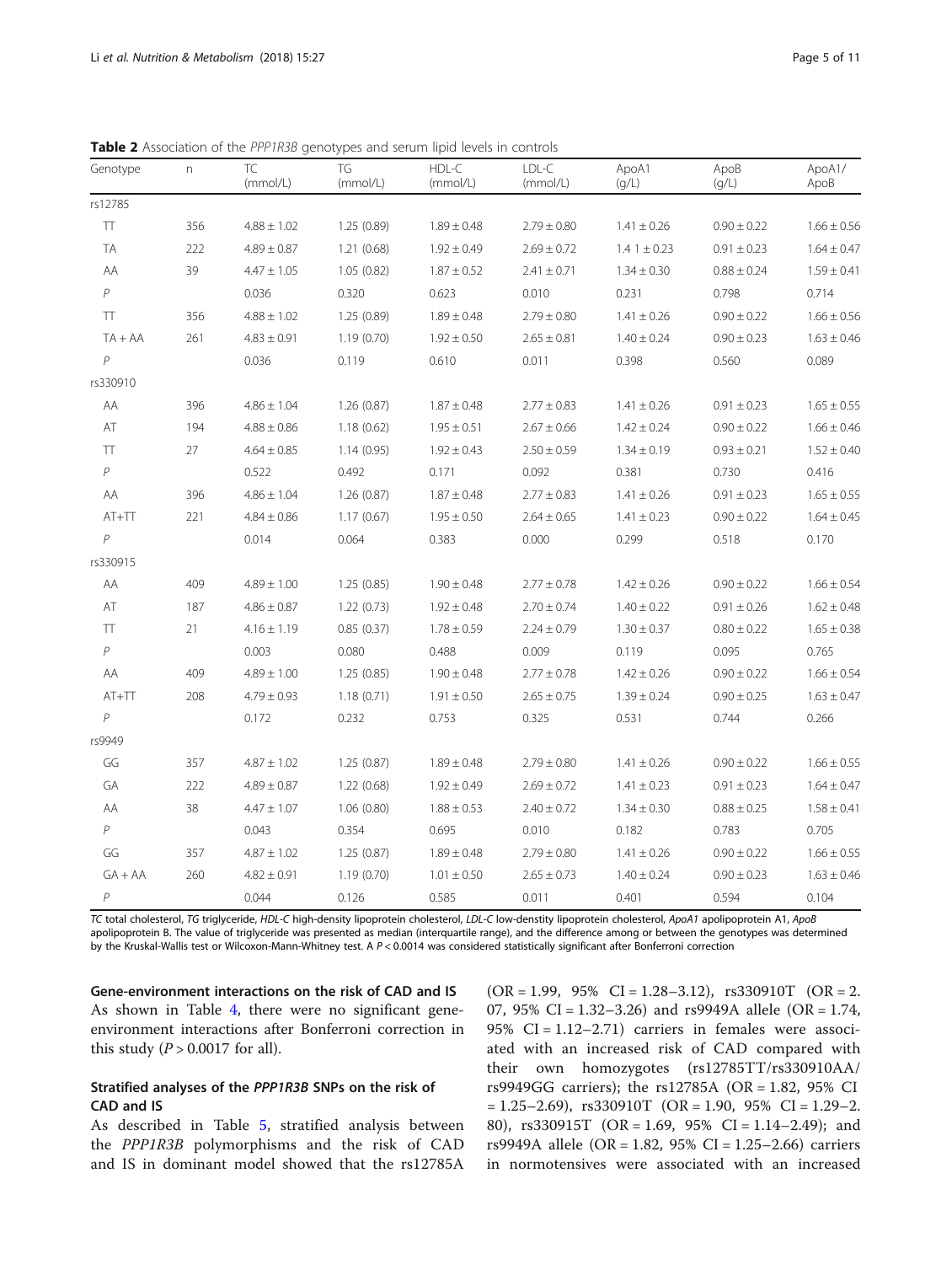| SNP/Model    | Genotype                 | OR (95%CI) <sub>CAD</sub> | $P_{CAD}$ | OR (95%CI) <sub>IS</sub> | $P_{\rm IS}$ |
|--------------|--------------------------|---------------------------|-----------|--------------------------|--------------|
| rs12785      |                          |                           |           |                          |              |
| Dominant     | TT                       | 1.00                      |           | 1.00                     |              |
|              | $TA + AA$                | $1.32(1.02 - 1.71)$       | 0.009     | $1.12(0.86 - 1.46)$      | 0.405        |
| Log-additive | $\qquad \qquad -$        | $1.25(1.02 - 1.54)$       | 0.007     | $1.16(0.94 - 1.42)$      | 0.178        |
| rs330910     |                          |                           |           |                          |              |
| Dominant     | AA                       | 1.00                      |           | 1.00                     |              |
|              | $AT+TT$                  | $1.35(1.04 - 1.76)$       | 0.006     | $1.03(0.79 - 1.36)$      | 0.812        |
| Log-additive | $\overline{\phantom{m}}$ | $1.29(1.04 - 1.60)$       | 0.004     | $1.08(0.87 - 1.35)$      | 0.489        |
| rs330915     |                          |                           |           |                          |              |
| Dominant     | AA                       | 1.00                      |           | 1.00                     |              |
|              | $AT+TT$                  | $1.15(0.88 - 1.51)$       | 0.291     | $1.15(0.87 - 1.51)$      | 0.330        |
| Log-additive | $\qquad \qquad -$        | $1.19(0.95 - 1.49)$       | 0.122     | $1.16(0.92 - 1.47)$      | 0.218        |
| rs9949       |                          |                           |           |                          |              |
| Dominant     | GG                       | 1.00                      |           | 1.00                     |              |
|              | $GA + AA$                | $1.31(1.02 - 1.73)$       | 0.010     | $1.14(0.87 - 1.48)$      | 0.341        |
| Log-additive | $\overline{\phantom{m}}$ | $1.25(1.02 - 1.53)$       | 0.008     | $1.17(0.95 - 1.44)$      | 0.137        |

<span id="page-5-0"></span>Table 3 Association between the PPP1R3B polymorphisms and the risk of CAD and IS

SNP single nucleotide polymorphisms CAD coronary artery disease IS ischemic disease

risk of CAD compared with their own homozygotes (rs12785TT/rs330910AA/rs330915AA/rs9949GG carriers); and the rs12785A (OR = 1.57, 95% CI = 1.05–2.40) and rs9949A allele (OR = 1.56, 95% CI = 1.06–2.39) carriers in smokers were associated with an increased risk of IS compared with their own homozygotes (rs12785TT/rs9949GG carriers).

## Haplotype-environment interactions on the risk of CAD and IS

The interactions of several haplotypes and envirnmental factors on the risk of CAD were also noted in this study. When one of the environmental factors was detected, the rest six factors of gender, age, BMI, smoking, alcohol

consumption, hypertension and hyperlipidemia were adjusted.

For the interactions of haplotype-gender on the risk of CAD, the haplotypes of A-T-T-A (OR = 1.70, 95% CI = 1. 09–2.65) and A-T-A-A (OR = 3.49,  $95\%CI = 1.70 - 7.17$ ) in females were associated with an increased risk of CAD as compared to the T-A-A-G haplotypes (interacted  $P$ -value = 0.018). As compared with the same haplotype, the haplotypes of  $T-A-A-G$  (OR = 3.02, 95%CI = 2.07–4.39), A-T-T-A (OR = 2.07, 95%CI = 1.32– 3.26), and A-A-T-A (OR = 4.09, 95%CI = 1.62–9.31) in males were associated with an increased risk for CAD.

For the interactions of the haplotype-hypertension on the risk of CAD, the haplotype of  $A-T-T-A$  (OR = 1.68,

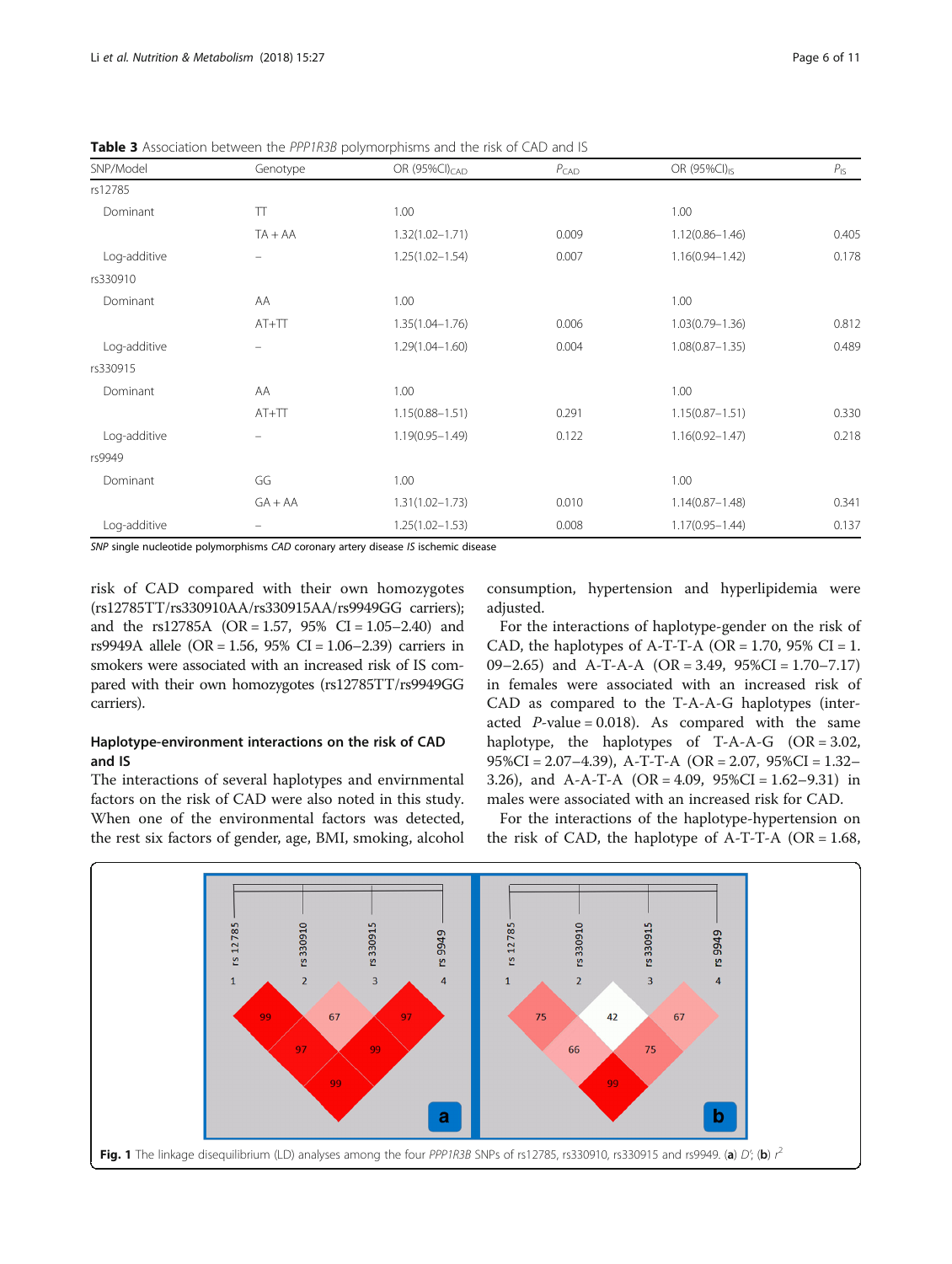<span id="page-6-0"></span>Table 4 The PPP1R3B SNP-environment interactions on the risk of CAD and IS

| Factor                                       | rs12785   |                 | rs330910  |                 |           | rs330915        |           | rs9949   |  |
|----------------------------------------------|-----------|-----------------|-----------|-----------------|-----------|-----------------|-----------|----------|--|
|                                              | $P_{CAD}$ | $P_{\text{IS}}$ | $P_{CAD}$ | $P_{\text{IS}}$ | $P_{CAD}$ | $P_{\text{IS}}$ | $P_{CAD}$ | $P_{15}$ |  |
| Sex (female vs. male)                        | 0.015     | 0.80            | 0.006     | 0.30            | 0.79      | 0.45            | 0.017     | 0.80     |  |
| Age $(560 \text{ vs.} > 60 \text{ year})$    | 0.84      | 0.41            | 0.75      | 0.12            | 0.50      | 0.71            | 0.85      | 0.42     |  |
| BMI ( $\leq$ 24 vs. > 24 kg/m <sup>2</sup> ) | 0.89      | 0.12            | 0.78      | 0.65            | 0.78      | 0.48            | 0.92      | 0.12     |  |
| Smoking (yes vs. no)                         | 0.64      | 0.010           | 0.57      | 0.15            | 0.29      | 0.026           | 0.62      | 0.010    |  |
| Drinking (yes vs. no)                        | 0.61      | 0.92            | 0.41      | 0.41            | 0.62      | 0.87            | 0.57      | 0.96     |  |
| hypertension (yes vs. no)                    | 0.009     | 0.22            | 0.007     | 0.77            | 0.014     | 0.51            | 0.009     | 0.23     |  |
| hyperlipidemia (yes vs. no)                  | 0.25      | 0.12            | 0.32      | 0.092           | 0.28      | 0.37            | 0.24      | 0.14     |  |

 $P_{CAD}/P_{15}$ , the P value between patients and control, BMI body mass index. The P values for interactions of genotypes and gender, age, BMI, drinking, smoking, hypertension, hyperlipidemia on the risk of CAD/IS were obtained from unconditional logistic regression, and a  $P < 0.0017$  was considered statistically significant after Bonferroni correction

95% CI = 1.18–2.39) in normotensives was associated with an increased risk for CAD compared to the T-A-A-G haplotype. As compared with the haplotype in normotensives, the haplotypes of T-A-A-G ( $OR = 0.61$ , 95% CI  $= 0.42 - 0.88$ ) and A-T-T-A (OR  $= 0.35$ , 95% CI  $= 0.22 - 0.$ 55) in hypertension participants were associated with a decreased risk for CAD.

## **Discussion**

Previous study has showed that the PPP1RB polymorphisms were associated with hepatic steatosis [[26\]](#page-10-0) and plasma serum CRP traits [\[24](#page-10-0), [44\]](#page-10-0). Ligthart et al. [[45](#page-10-0)] reported that the PPP1R3B regions had a pleiotropic effect on CRP independent of the effects on the cardiometabolic phenotypes. Two previous GWASes showed that the PPP1R3B polymorphisms were associated with serum lipid traits, and higher expression of PPP1R3B would influence the lipid traits in animal studies [[22](#page-10-0), [23\]](#page-10-0). Furthermore, the PPP1R3B variants were found to influence cardiovascular events and atherosclerosis. Zhang et al. [[24\]](#page-10-0) reported that the PPP1R3B polymorphisms were associated with LDL-C and serum CRP levels. In a recent study, however, López-Mejías et al. [[46\]](#page-10-0) reported that the *PPP1R3B* SNPs were not associated with cardiovascular disease in rheumatoid arthritis patients. In the present study, we firstly disclose that the genetic polymorphisms in the 3'UTR of PPP1R3B were associated with serum LDL-C levels, the risk of CAD and IS in a Southern Chinese Han population.

In the present study, we showed that the A and T allele frequencies of rs12785 in controls were 24% and 76%; the A and G allele frequencies of rs9949 were 24% and 76%; the T and A allele frequencies of rs330910 were 20% and 80%; and the T and A allele frequencies of rs330915 were 19% and 81%, respectively. However, the data from the International HapMap project showed that the allele frequencies of the four SNPs were different. For SNPs of rs12785 and rs9949, which were in complete LD in CHB (Han Chinese in Beijing, China)

and CEU (Utah residents with ancestry from northern and western Europe) both with an  $r^2 = 1$ , in strong LD in CLM (Colombians from Medellin, Colombia) with an  $r^2$ = 0.992. The A and T allele frequencies of rs12785 were 29.6% and 70.4% in CHB (A < T); 76.8% and 23.2 in CEU (A > T); 65.9% and 34.1% in CLM (A < T). The A and G allele frequencies of rs9949 were 29.6% and 70.4% in CHB ( $A < G$ ), 76.8% and 23.2% in CEU ( $A > G$ ), 65.4% and 34.6% in CLM  $(A > G)$ . For the rs330910 SNP, the T and A allele frequencies of rs330910 were 21.4% and 78. 6% in CHB  $(T < A)$ , 76.3% and 23.7% in CEU  $(T > A)$ , and 55.4% and 44.6% in ITU (Indian Telugu from the UK). For the rs330915 SNP, meanwhile, the T and A allele frequencies were different among controls in our study, CHB, CEU and CLM. The allele frequencies were different between case and control in our research, just like rs330915 associated with CAD, rs12785/rs9949 associated with IS, even though it confirmed that the allele might not be associated with the risk of diseases after controlling potential confounders. These differences might due to racial-specificity and indicated that variants in the 3'UTR of PPP1R3B interacted with environment factors on the risk of diseases. More and larger samples of epidemiological investigation are necessary to confirm the interactions.

The results of our present study showed that serum LDL-C levels were different among the three genotypes of the rs330910 SNP. The rs330910T allele carriers in controls had lower serum LDL-C levels than the rs330910T allele non-carriers ( $P < 0.0014$ ). In a previous GWAS, Teslovich et al. showed that the SNP in PPP1R3B was associated with HDL-C, TC and LDL-C [[22\]](#page-10-0). But in our current study, no significant association was found in TC and HDL-C among the PPP1R3B genotypes. These findings might due to SNP chosen in GWAS located in different functional consequence and different sample sizes. Thus, the association between the PPP1R3B SNPs and serum lipid levels need to be confirmed by proteomics study in further research.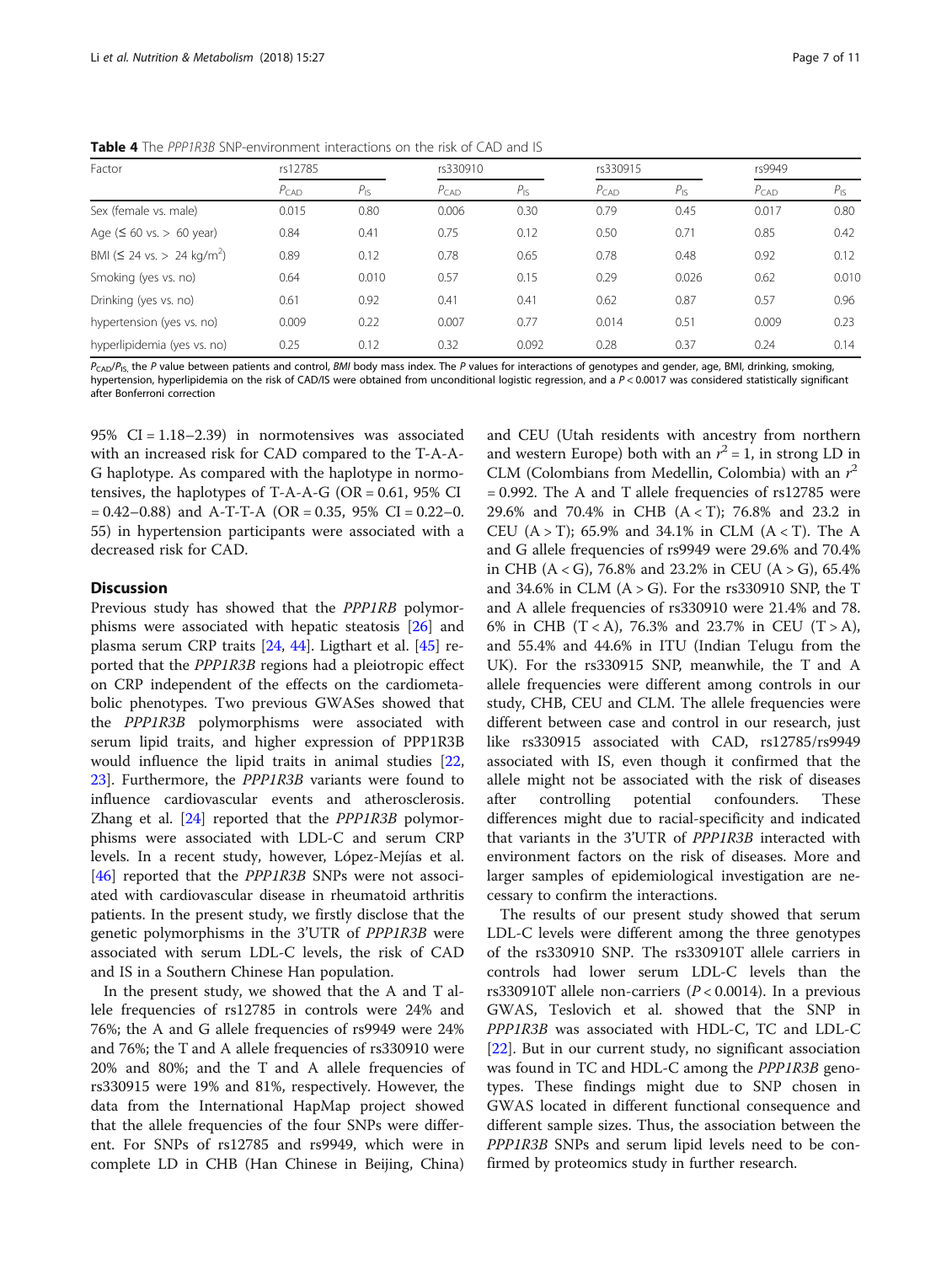<span id="page-7-0"></span>Table 5 Stratified analysis of the PPP1R3B genotypes and the risk of CAD or IS

|                               |  | <b>Table 5</b> Stratified analysis of the PPP1R3B genotypes and the |  |
|-------------------------------|--|---------------------------------------------------------------------|--|
| risk of CAD or IS (Continued) |  |                                                                     |  |

| Factor                 |           | Genotype OR(95%CI) <sub>CAD</sub> | $P_{CAD}$ | $OR(95\%CI)_{15}$                                       | $P_{\text{IS}}$ | Factor         | Genotype | $OR(95\%CI)_{CAD}$  | $P_{CAD}$ | $OR(95\%CI)_{IS}$                              | $P_{\rm IS}$ |
|------------------------|-----------|-----------------------------------|-----------|---------------------------------------------------------|-----------------|----------------|----------|---------------------|-----------|------------------------------------------------|--------------|
| rs12785                |           |                                   |           |                                                         |                 | $\leq 60$      | AA       | 1.                  |           |                                                |              |
| Gender                 |           |                                   |           |                                                         |                 |                | $AT+TT$  |                     |           | 1.33(0.94-1.87)  0.110  0.84(0.58-1.21)  0.350 |              |
| Male                   | TT.       | $\mathbf{1}$                      |           | $\mathbf{1}$                                            |                 | >60            | AA       | $\mathbf{1}$        |           | 1                                              |              |
|                        | $TA + AA$ | $1.06(0.68 - 1.44)$ 0.830         |           | 1.15(0.80–1.56)                                         | 0.470           |                | $AT+TT$  |                     |           | $1.24(0.84-1.84)$ $0.280$ $1.27(0.86-1.88)$    | 0.220        |
| Female                 | $\top$    | $\mathbf{1}$                      |           | $\mathbf{1}$                                            |                 | BMI, $kg/m2$   |          |                     |           |                                                |              |
|                        | $TA + AA$ | 1.76(1.13–2.73)                   |           | $0.007$ $1.00(0.63 - 1.56)$ 0.970                       |                 | $\leq 24$      | AA       | $\mathbf{1}$        |           | 1                                              |              |
| Age, year              |           |                                   |           |                                                         |                 |                | $AT+TT$  |                     |           | 1.25(0.91-1.72)  0.170  1.04(0.75-1.43)        | 0.820        |
| $\leq 60$              | TT.       | $\mathbf{1}$                      |           | $\mathbf{1}$                                            |                 | > 24           | AA       | $\mathbf{1}$        |           |                                                |              |
|                        | $TA + AA$ |                                   |           | 1.34(0.73-1.89) 0.280 1.03(0.70-1.50) 0.980             |                 |                | $AT+TT$  |                     |           | $1.30(0.83-2.06)$ $0.260$ $0.91(0.57-1.46)$    | 0.690        |
| >60                    | $\top$    | $\mathbf{1}$                      |           | $\mathbf{1}$                                            |                 | Smoking        |          |                     |           |                                                |              |
|                        | $TA + AA$ |                                   |           | $1.24(0.85-1.82)$ $0.260$ $1.23(0.84-1.80)$             | 0.280           | No             | AA       | $\mathbf{1}$        |           | 1                                              |              |
| BMI, kg/m <sup>2</sup> |           |                                   |           |                                                         |                 |                | $AT+TT$  | 1.37(0.97–1.92)     |           | $0.070$ $0.85(0.60-1.20)$                      | 0.360        |
| $\leq 24$              | TT.       | $\mathbf{1}$                      |           | 1                                                       |                 | Yes            | AA       | $\mathbf{1}$        |           | -1                                             |              |
|                        | $TA + AA$ | 1.27(0.93-1.74) 0.970             |           | 1.25(0.91-1.71) 0.170                                   |                 |                | $AT+TT$  |                     |           | $1.16(0.77-1.74)$ 0.470 1.21(0.79-1.86)        | 0.390        |
| $>24$                  | TT.       | $\mathbf{1}$                      |           | $\mathbf{1}$                                            |                 | Drinking       |          |                     |           |                                                |              |
|                        | $TA + AA$ |                                   |           | $1.23(0.79-1.91)$ $0.370$ $0.80(0.49-1.32)$             | 0.400           | No             | AA       | $\mathbf{1}$        |           | 1                                              |              |
| Smoking                |           |                                   |           |                                                         |                 |                | $AT+TT$  | $1.18(0.86 - 1.62)$ |           | $0.300$ $1.06(0.76-1.48)$                      | 0.720        |
| No                     | TT.       | $\mathbf{1}$                      |           | 1                                                       |                 | Yes            | AA       | $\mathbf{1}$        |           | 1                                              |              |
|                        | $TA + AA$ |                                   |           | 1.34(0.97-1.87) 0.090 0.85(0.60-1.19) 0.330             |                 |                | $AT+TT$  |                     |           | $1.01(0.74-1.38)$ $0.960$ $0.82(0.52-1.30)$    | 0.390        |
| Yes                    | TT.       | $\mathbf{1}$                      |           | $\mathbf{1}$                                            |                 | Hyperlipidemia |          |                     |           |                                                |              |
|                        | $TA + AA$ |                                   |           | $1.15(0.78-1.71)$ $0.520$ $1.56(1.05-2.39)$ 0.009       |                 | No             | AA       | $\mathbf{1}$        |           | $\mathbf{1}$                                   |              |
| Drinking               |           |                                   |           |                                                         |                 |                | $AT+TT$  | 1.48(1.04–2.10)     |           | $0.030$ $0.81(0.56-1.16)$                      | 0.250        |
| No                     | TT        | $\mathbf{1}$                      |           | 1                                                       |                 | Yes            | AA       | $\mathbf{1}$        |           | $\mathbf{1}$                                   |              |
|                        | $TA + AA$ |                                   |           | 1.19(0.88-1.63) 0.270 1.06(0.77-1.45) 0.720             |                 |                | $AT+TT$  | $1.10(0.73 - 1.64)$ |           | $0.650$ $1.30(0.87-1.93)$ 0.280                |              |
| Yes                    | π         | $\mathbf{1}$                      |           | 1                                                       |                 | Hypertension   |          |                     |           |                                                |              |
|                        | $TA + AA$ |                                   |           | 1.46(0.93-2.27) 0.100 1.03(0.66-1.61) 0.910             |                 | No             | AA       | $\mathbf{1}$        |           | 1                                              |              |
| Hyperlipidemia         |           |                                   |           |                                                         |                 |                | $AT+TT$  | $1.90(1.29 - 2.80)$ | 0.001     | 1.05(0.74-1.49) 0.770                          |              |
| No                     | TΤ        | $\mathbf{1}$                      |           | $\mathbf{1}$                                            |                 | Yes            | AA       | $\mathbf{1}$        |           | $\mathbf{1}$                                   |              |
|                        | TA + AA   | $1.47(1.05 - 2.08)$               | 0.090     | $0.92(0.66 - 1.32)$                                     | 0.700           |                | $AT+TT$  | $0.93(0.64 - 1.34)$ | 0.680     | 0.94(0.62–1.42)                                | 0.770        |
| Yes                    | $\top$    | $\mathbf{1}$                      |           | $\mathbf{1}$                                            |                 | rs330915       |          |                     |           |                                                |              |
|                        | $TA + AA$ |                                   |           | 1.07(0.71-1.60) 0.740 1.39(0.94-2.05) 0.100             |                 | Gender         |          |                     |           |                                                |              |
| Hypertension           |           |                                   |           |                                                         |                 | Male           | AA       |                     |           |                                                |              |
| No                     | TΤ        | $\mathbf{1}$                      |           | 1                                                       |                 |                | $AT+TT$  |                     |           | 1.20(0.87-1.66) 0.270 1.22(0.87-1.70) 0.250    |              |
|                        | $TA + AA$ |                                   |           | 1.82(1.25-2.69) 0.002 1.28(0.91-1.80) 0.160             |                 | Female         | AA       | $\mathbf{1}$        |           | $\mathbf{1}$                                   |              |
| Yes                    | TT.       | $\mathbf{1}$                      |           | 1                                                       |                 |                | $AT+TT$  |                     |           | 1.12(0.71-1.77)  0.610  0.89(0.56-1.42)  0.630 |              |
|                        | $TA + AA$ |                                   |           | $0.94(0.66 - 1.34)$ $0.750$ $0.92(0.59 - 1.34)$ $0.610$ |                 | Age, year      |          |                     |           |                                                |              |
| rs330910               |           |                                   |           |                                                         |                 | $\leq 60$      | AA       | 1                   |           | $\mathbf{1}$                                   |              |
| Gender                 |           |                                   |           |                                                         |                 |                | $AT+TT$  | $1.20(0.87 - 1.66)$ | 0.270     | 1.09(0.75-1.57) 0.670                          |              |
| Male                   | AA        | $\mathbf{1}$                      |           | 1                                                       |                 | > 60           | AA       | $\mathbf{1}$        |           | $\mathbf{1}$                                   |              |
|                        | $AT+TT$   |                                   |           | 0.99(0.72-1.36) 0.960 0.91(0.66-1.27) 0.580             |                 |                | $AT+TT$  | 1.30(0.88-1.94)     |           | $0.190$ $1.18(0.79-1.75)$ $0.410$              |              |
| Female                 | AA        | 1                                 |           | 1                                                       |                 | BMI, $kg/m2$   |          |                     |           |                                                |              |
|                        | $AT+TT$   |                                   |           | 2.07(1.32-3.26) 0.002 1.16(0.73-1.85) 0.530             |                 | $\leq 24$      | AA       | $\mathbf{1}$        |           | 1                                              |              |
| Age, year              |           |                                   |           |                                                         |                 |                | $AT+TT$  |                     |           | 1.19(0.86-1.65) 0.290 1.20(0.86-1.66) 0.280    |              |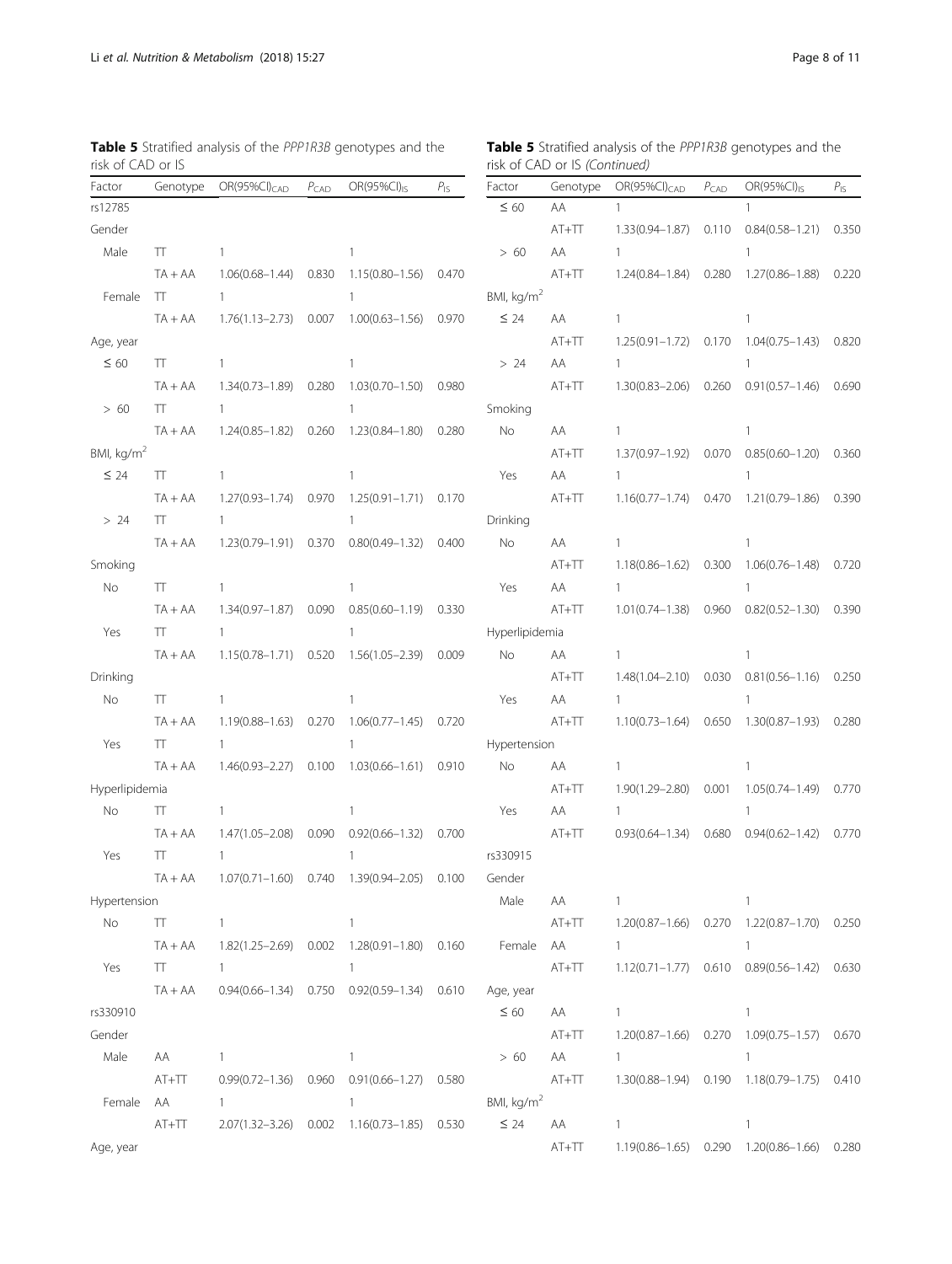| Factor                 | Genotype  | $OR(95\%CI)_{CAD}$  | $P_{\mathsf{CAD}}$ | OR(95%CI) <sub>IS</sub> | $P_{\rm IS}$ |
|------------------------|-----------|---------------------|--------------------|-------------------------|--------------|
| > 24                   | AA        | 1                   |                    | 1                       |              |
|                        | $AT+TT$   | $1.09(0.69 - 1.73)$ | 0.700              | $0.98(0.61 - 1.57)$     | 0.940        |
| Smoking                |           |                     |                    |                         |              |
| No                     | AA        | 1                   |                    | 1                       |              |
|                        | $AT+TT$   | $1.31(0.93 - 1.84)$ | 0.130              | $0.89(0.63 - 1.25)$     | 0.510        |
| Yes                    | AA        | 1                   |                    | 1                       |              |
|                        | $AT+TT$   | $0.97(0.64 - 1.48)$ | 0.910              | $1.54(0.99 - 2.40)$     | 0.060        |
| Drinking               |           |                     |                    |                         |              |
| No                     | AA        | 1                   |                    | 1                       |              |
|                        | $AT+TT$   | 1.21(0.88-1.68)     | 0.240              | $1.09(0.78 - 1.53)$     | 0.610        |
| Yes                    | AA        | 1                   |                    | 1                       |              |
|                        | $AT+TT$   | $1.10(0.69 - 1.76)$ | 0.680              | $1.04(0.66 - 1.65)$     | 0.870        |
| Hyperlipidemia         |           |                     |                    |                         |              |
| No                     | AA        | 1                   |                    | 1                       |              |
|                        | $AT+TT$   | 1.37(0.96-1.96)     | 0.070              | $1.03(0.72 - 1.48)$     | 0.870        |
| Yes                    | AA        | 1                   |                    | 1                       |              |
|                        | $AT+TT$   | $1.04(0.69 - 1.57)$ | 0.860              | $1.31(0.87 - 1.97)$     | 0.190        |
| Hypertension           |           |                     |                    |                         |              |
| No                     | AA        | 1                   |                    | 1                       |              |
|                        | $AT+TT$   | $1.69(1.14 - 2.49)$ | 0.008              | $1.24(0.87 - 1.77)$     | 0.240        |
| Yes                    | AA        | 1                   |                    | 1                       |              |
|                        | $AT+TT$   | $0.89(0.61 - 1.30)$ | 0.530              | $1.00(0.66 - 1.51)$     | 0.990        |
| rs9949                 |           |                     |                    |                         |              |
| Gender                 |           |                     |                    |                         |              |
| Male                   | GG        | 1                   |                    | 1                       |              |
|                        | $GA+AA$   | $1.07(0.79 - 1.46)$ | 0.660              | $1.13(0.82 - 1.55)$     | 0.470        |
| Female                 | GG        | 1                   |                    | 1                       |              |
|                        | $GA + AA$ | $1.74(1.12 - 2.71)$ | 0.008              | $1.00(0.63 - 1.56)$     | 0.980        |
| Age, year              |           |                     |                    |                         |              |
| $\leq 60$              | GG        | 1                   |                    | 1                       |              |
|                        | $GA + AA$ | $1.28(0.91 - 1.80)$ | 0.150              | $1.03(0.72 - 1.47)$     | 0.960        |
| > 60                   | GG        | 1                   |                    | 1                       |              |
|                        | $GA + AA$ | $1.24(0.85 - 1.82)$ | 0.260              | $1.24(0.84 - 1.81)$     | 0.280        |
| BMI, kg/m <sup>2</sup> |           |                     |                    |                         |              |
| $\leq 24$              | GG        | 1                   |                    | 1                       |              |
|                        | $GA+AA$   | $1.27(0.93 - 1.73)$ | 0.960              | $1.25(0.91 - 1.71)$     | 0.170        |
| > 24                   | GG        | 1                   |                    | 1                       |              |
|                        | $GA + AA$ | $1.23(0.79 - 1.92)$ | 0.37               | $0.82(0.52 - 1.31)$     | 0.410        |
| Smoking                |           |                     |                    |                         |              |
| No                     | GG        | 1                   |                    | 1                       |              |
|                        | $GA + AA$ | $1.34(0.96 - 1.86)$ | 0.086              | $0.85(0.60 - 1.19)$     | 0.330        |
| Yes                    | GG        | 1                   |                    | 1                       |              |
|                        | $GA + AA$ | $1.15(0.77 - 1.71)$ | 0.520              | $1.56(1.06 - 2.39)$     | 0.009        |

Table 5 Stratified analysis of the PPP1R3B genotypes and the risk of CAD or IS (Continued)

Table 5 Stratified analysis of the PPP1R3B genotypes and the risk of CAD or IS (Continued)

| Factor         | Genotype  | $OR(95\%CI)_{CAD}$<br>$P_{CAD}$ |       | $OR(95\%CI)_{15}$   | $P_{\rm IS}$ |
|----------------|-----------|---------------------------------|-------|---------------------|--------------|
| Drinking       |           |                                 |       |                     |              |
| No.            | GG        | 1                               |       | 1                   |              |
|                | $GA + AA$ | 1.190.88-1.63)                  | 0.260 | $1.06(0.77 - 1.46)$ | 0.720        |
| Yes            | GG        | 1                               |       |                     |              |
|                | $GA + AA$ | $1.46(0.93 - 2.27)$             | 0.100 | $1.03(0.66 - 1.61)$ | 0.910        |
| Hyperlipidemia |           |                                 |       |                     |              |
| No             | GG        | 1                               |       |                     |              |
|                | $GA + AA$ | $1.48(1.05 - 2.09)$             | 0.030 | $0.93(0.66 - 1.33)$ | 0.700        |
| Yes            | GG        | 1                               |       |                     |              |
|                | $GA + AA$ | $1.07(0.72 - 1.59)$             | 0.740 | $1.39(0.94 - 2.05)$ | 0.100        |
| Hypertension   |           |                                 |       |                     |              |
| No.            | GG        | 1                               |       |                     |              |
|                | $GA + AA$ | $1.82(1.25 - 2.66)$             | 0.002 | $1.28(0.91 - 1.80)$ | 0.160        |
| Yes            | GG        | 1                               |       |                     |              |
|                | $GA + AA$ | $0.94(0.66 - 1.35)$             | 0.750 | $0.91(0.61 - 1.35)$ | 0.630        |

P, the P value between patients and control, BMI body mass index. The P values for stratified analysis between the PPP1R3B polymorphisms on the risk of CAD/IS, were obtained from unconditional logistic regression, when one of the environmental factors was detected, the rest six factors in gender, age, BMI, smoking, alcohol consumption, hypertension and hyperlipidemia were adjusted

In the current study, we firstly showed that the rs12785, rs330910 and rs9949 SNPs were associated with CAD but not with IS. Haplotype analysis of the four SNPs showed that T-A-A-G was associated with a decreased risk for CAD and IS, and A-A-T-A was associated with an increased risk for IS. Due to rs12785 and rs9949 SNPs were in complete LD, the results of two SNPs were exactly similar to each other. The interactions of the PPP1R3B haplotypes and some environmental factors on the risk of CAD and IS remain unknown. In the present study, we firstly found that the haplotypes of A-T-T-A (OR = 1.70, 95% CI = 1.09–2.65) and A-T-A-A ( $OR = 3.49$ ,  $95\%CI = 1.70 - 7.17$ ) were associated with an increased risk of CAD. The haplotype of A-T-T-A  $(OR = 1.68, 95\% \text{ CI} = 1.18 - 2.39)$  was associated with an increased risk of CAD in normotensives. However, these findings need to be confirmed in the other populations with larger sample sizes.

Several potential limitations should be pointed out in this study. Firstly, the sample size was relatively small compared to many GWASes and molecular epidemiological investigations. Therefore, larger sample sizes are needed to confirm our results. Secondly, although several confounders have been adjusted for the statistical analyses in this study, individuals exposed to other genetic and environmental risk factors probably modify the association of genetic polymorphisms and risk of CAD and IS. Thirdly, we could not analyze the association of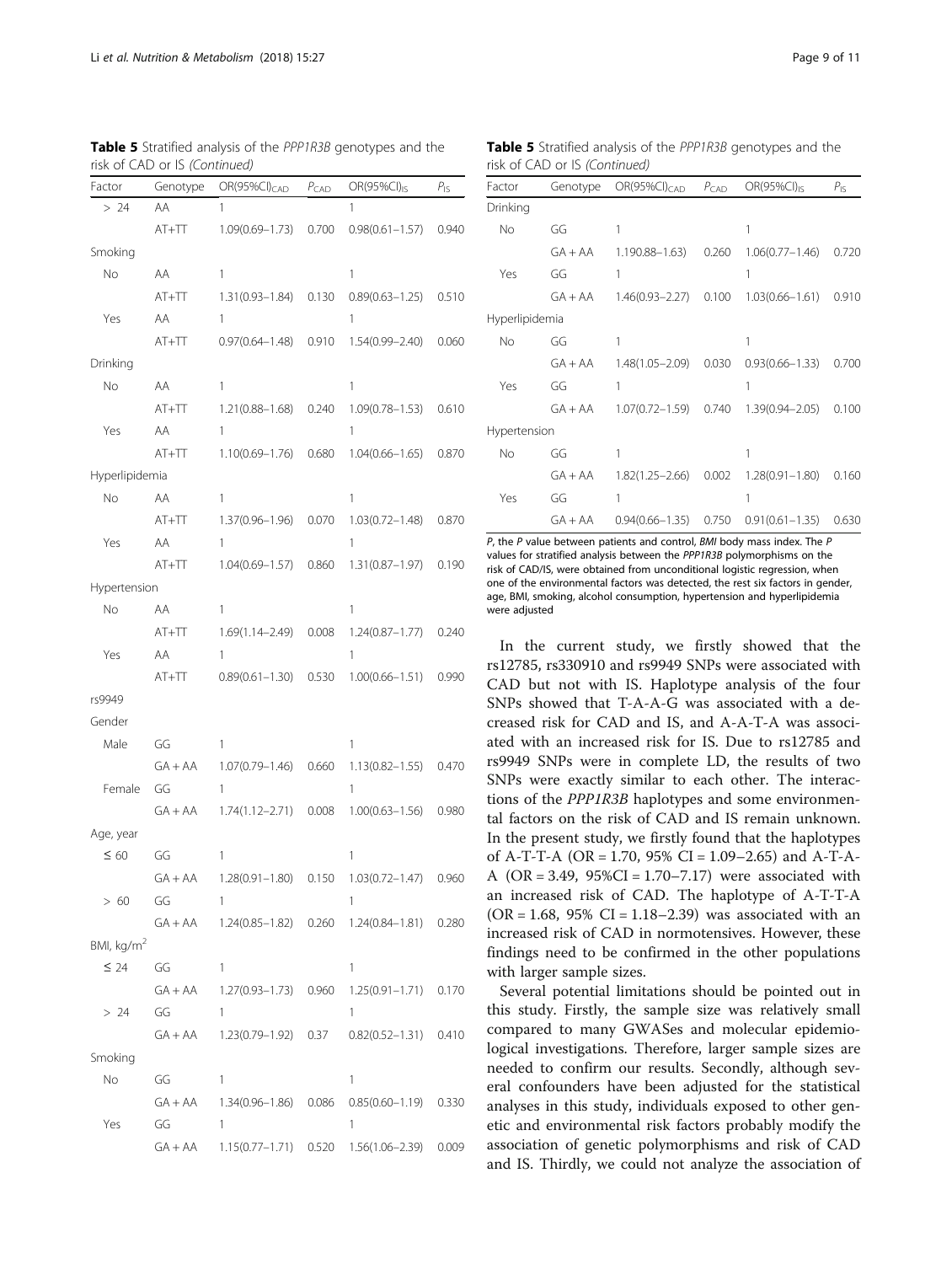<span id="page-9-0"></span>the PPP1R3B SNPs and serum lipid levels in the CAD/IS patients because of the influence of lipid-lowering drugs. Finally, it is well known that both CAD and IS are complex multifactorial disorder. Although we have detected the association of four PPP1R3B SNPs and their haplotypes with serum lipid levels and the risk of CAD and IS in this study, there are still many unmeasured genetic and environmental factors and their interactions. Thus, our findings still need to be confirmed in the other populations with larger sample sizes.

## Conclusions

Our present study suggests that the SNPs of rs12785, rs330910, and rs9949 were associated with the risk of CAD. The rs330910 SNP was associated with LDL-C levels. The rs330910T allele carriers in controls had lower LDL-C levels than the homozygote of rs330910AA. The carriers of rs12785A, rs330910T, rs9949A were associated with increased risk of CAD. The haplotype of T-A-A-G was associated with decreased risk of CAD and IS, and haplotype of A-A-T-A was associated with an increased risk of IS. These results suggest that the detected PPP1R3B SNPs were associated with serum LDL-C levels and the risk of CAD and IS in the Southern Chinese Han population. Detection of these PPP1R3B SNPs in our study population may have important significance for early diagnosis and future individualized treatment of dyslipidemia, CAD and IS.

## Additional file

[Additional file 1:](https://doi.org/10.1186/s12986-018-0266-y) Table S1. Genotypic and allelic frequencies of the PPP1R3B polymorphisms in control and patients [n (%)]. Table S2. Association between the PPP1R3B genotypes and BMI or blood pressure in controls. Table S3. Linkage disequilibrium analysis of the 4 PPP1R3B SNPs. Table S4. Haplotype analysis of the 4 PPP1R3B SNPs. Figure S1. Annotation of SNPs in UCSC. Non-coding (ncRNA) and untranslated region (3'UTR) are colored blue. (DOC 392 kb)

#### Abbreviations

ANCOVA: Analysis of covariance; Apo: Apolipoprotein; BMI: Body mass index; CAD: Coronary artery disease; CEU: Utah residents with ancestry from northern and western Europe; CHB: Han Chinese in Beijing, China; CI: Confidence interval; CLM: Colombians from Medellin, Colombia; CRP: Creactive protein; DBP: Diastolic blood pressure; GWAS: Genome-wide association study; HDL-C: High-density lipoprotein cholesterol; HWE: Handy-Weinberg equilibrium; IS: Ischemic stroke; LD: Linkage disequiblirium; LDL-C: Low-density lipoprotein cholesterol; MAF: Minor allele frequency; MRI: Magnetic resonance imaging; OR: Odds ratio; PP: Pulse pressure; PPP1R3B: Protein phosphatase 1 regulatory subunit 3B; SBP: Systolic blood pressure; SNPs: Single nucleotide polymorphisms; TC: Total cholesterol; TG: Triglyceride; TOAST: Trial of Org 10,712 in Acute Stroke Treatment

#### Funding

This study was supported by the Science Foundation of Guangxi Returned Oversea Scholars (No. 0991004) and the National Natural Science Foundation of China (No. 81460169).

### Availability of data and materials

All raw data, materials and histology samples are available with Principal Investigator & Corresponding author Dr. Rui-Xing Yin.

#### Authors' contributions

WJL participated in the design, performed the statistical analyses, and drafted the manuscript. RXY conceived the study, participated in the design, and helped to draft and edit the manuscript. JHH, YB, WXC and XLC collected the data and the samples. All authors read and approved the final manuscript.

#### Ethics approval and consent to participate

All procedures of the investigation were carried out following the rules of the Declaration of Helsinki of 1975, revised in 2008. The study design was approved by the Ethics Committee of the First Affiliated Hospital, Guangxi Medical University (No: Lunshen-2011-KY-Guoji-001; Mar. 7, 2011). Informed consent was obtained from all participants.

#### Competing interests

All authors declare that they have no competing interest.

#### Publisher's note

Springer Nature remains neutral with regard to jurisdictional claims in published maps and institutional affiliations.

#### Author details

<sup>1</sup>Department of Cardiology, Institute of Cardiovascular Diseases, the First Affiliated Hospital, Guangxi Medical University, Nanning 530021, Guangxi, People's Republic of China. <sup>2</sup>Department of Neurology, the First Affiliated Hospital, Guangxi Medical University, Nanning 530021, Guangxi, People's Republic of China.

#### Received: 31 December 2017 Accepted: 9 April 2018 Published online: 12 April 2018

#### References

- Bhatnagar P, Wickramasinghe K, Wilkins E, Townsend N. Trends in the epidemiology of cardiovascular disease in the UK. Heart. 2016;102:1945–52.
- 2. Saito I, Yamagishi K, Kokubo Y, Yatsuya H, Iso H, Sawada N, et al. Association between mortality and incidence rates of coronary heart disease and stroke: the Japan public health center-based prospective (JPHC) study. Int J Cardiol. 2016;222:281–6.
- 3. Writing Group Members, Doherty JU, Kort S, Mehran R, Schoenhagen P, Soman P, et al. Executive summary: heart disease and stroke Statistics-2016 update a report from the American Heart Association. Circulation. 2016;133: 447–54.
- 4. Chhatriwalla AK, Nicholls SJ, Wang TH, Wolski K, Sipahi I, Crowe T, et al. Low levels of low-density lipoprotein cholesterol and blood pressure and progression of coronary atherosclerosis. J Am Coll Cardiol. 2009;53:1110–5.
- 5. Sabatine MS, Giugliano RP, Keech AC, Honarpour N, Wiviott SD, Murphy SA, et al. Evolocumab and clinical outcomes in patients with cardiovascular disease. N Engl J Med. 2017;376:1713–22.
- 6. Catapano AL, Reiner Z, De Backer G, Graham I, Taskinen MR, Wiklund O, et al. ESC/EAS guidelines for the management of dyslipidaemias the task force for the management of dyslipidaemias of the European Society of Cardiology (ESC) and the European atherosclerosis society (EAS). Atherosclerosis. 2011;217:3–46.
- 7. Goldstein LB, Bushnell CD, Adams RJ, Appel LJ, Braun LT, Chaturvedi S, et al. Guidelines for the primary prevention of stroke: a guideline for healthcare professionals from the American Heart Association/American Stroke Association. Stroke. 2011;42:517–84.
- 8. Klatsky AL. Alcohol and cardiovascular diseases: where do we stand today? J Intern Med. 2015;278:238–50.
- 9. Nakanishi R, Berman DS, Budoff MJ, Gransar H, Achenbach S, Al-Mallah M, et al. Current but not past smoking increases the risk of cardiac events: insights from coronary computed tomographic angiography. Eur Heart J. 2015;36:1031–40.
- 10. Smith CY, Bailey KR, Emerson JA, Nemetz PN, Roger VL, Palumbo PJ, et al. Contributions of increasing obesity and diabetes to slowing decline in subclinical coronary artery disease. J Am Heart Assoc. 2015;4:e001524.